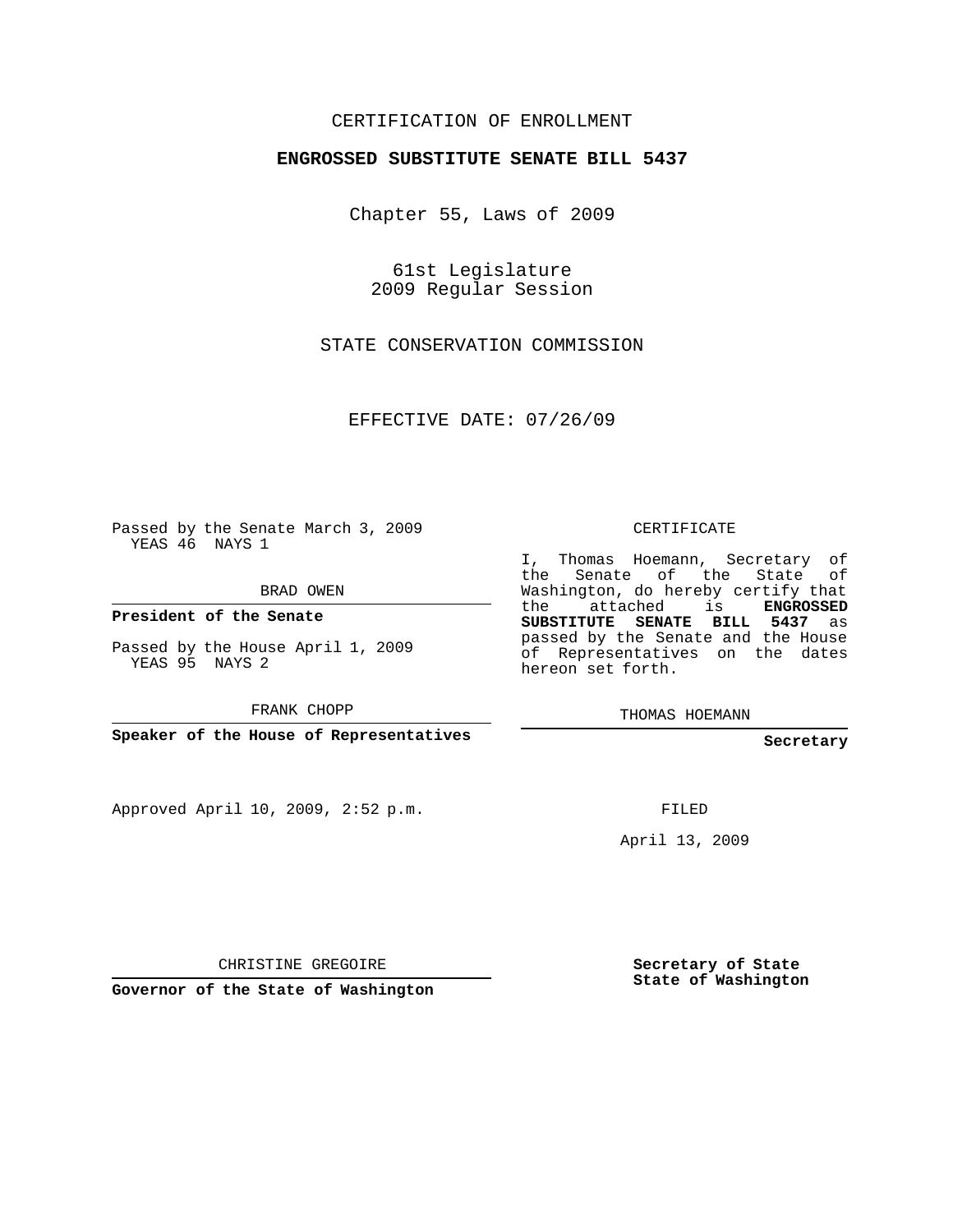## **ENGROSSED SUBSTITUTE SENATE BILL 5437** \_\_\_\_\_\_\_\_\_\_\_\_\_\_\_\_\_\_\_\_\_\_\_\_\_\_\_\_\_\_\_\_\_\_\_\_\_\_\_\_\_\_\_\_\_

\_\_\_\_\_\_\_\_\_\_\_\_\_\_\_\_\_\_\_\_\_\_\_\_\_\_\_\_\_\_\_\_\_\_\_\_\_\_\_\_\_\_\_\_\_

Passed Legislature - 2009 Regular Session

## **State of Washington 61st Legislature 2009 Regular Session**

**By** Senate Agriculture & Rural Economic Development (originally sponsored by Senators Schoesler, Hatfield, and Haugen; by request of Conservation Commission)

READ FIRST TIME 02/05/09.

 1 AN ACT Relating to the state conservation commission; and amending 2 RCW 89.08.040, 89.08.050, and 89.08.070.

3 BE IT ENACTED BY THE LEGISLATURE OF THE STATE OF WASHINGTON:

- 4 **Sec. 1.** RCW 89.08.040 and 1984 c 287 s 112 are each amended to 5 read as follows:
- 6 Members shall be compensated in accordance with RCW ((43.03.240)) 7 43.03.250 and shall be entitled to travel expenses in accordance with 8 RCW 43.03.050 and 43.03.060 incurred in the discharge of their duties.
- 9 The commission shall keep a record of its official actions, shall 10 adopt a seal, which shall be judicially noticed, and may perform such 11 acts, hold such public hearings, and ((promulgate)) adopt such rules 12 ((and regulations)) as may be necessary for the execution of its 13 functions under chapter 184, Laws of 1973 1st ex. sess. The state 14 department of ecology is empowered to pay the travel expenses of the 15 elected and appointed members of the state conservation commission, and 16 the salaries, wages and other expenses of such administrative officers 17 or other employees as may be required under the provisions of this 18 chapter.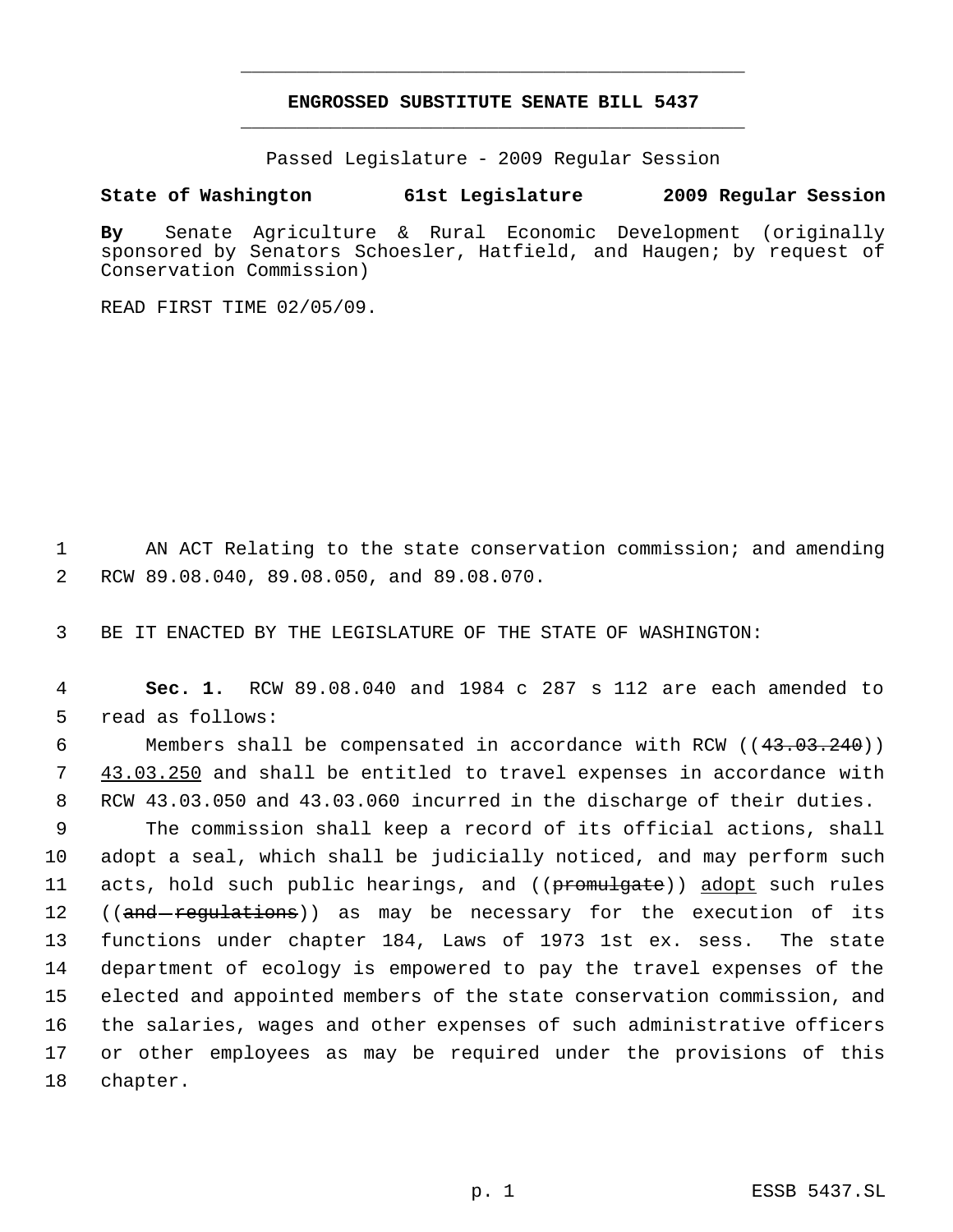**Sec. 2.** RCW 89.08.050 and 1973 1st ex.s. c 184 s 6 are each amended to read as follows:

 The commission may employ an administrative officer, and such technical experts and such other agents and employees, permanent and temporary as it may require, and shall determine their qualifications, duties, and compensation. The commission may call upon the attorney general for such legal services as it may require.

8 It shall have authority to delegate to its ((chairman)) chair, to one or more of its members, to one or more agents or employees such 10 duties and powers as it deems proper.  $((\pm \epsilon))$  As long as the commission 11 and the office of financial management under the provisions of chapter 12 43.82 RCW deems it appropriate and financially justifiable to do so, 13 the commission shall be supplied with suitable office accommodations at the central office of the department of ecology, and shall be furnished the necessary supplies and equipment.

16 The commission shall organize annually and select a ((chairman)) 17 chair from among its members, who shall serve for one year from the 18 date of  $((\frac{h}{h+1}s))$  the chair's selection. A majority of the commission shall constitute a quorum and all actions of the commission shall be by a majority vote of the members present and voting at a meeting at which a quorum is present.

 **Sec. 3.** RCW 89.08.070 and 1973 1st ex.s. c 184 s 8 are each amended to read as follows:

 In addition to the duties and powers hereinafter conferred upon the commission, it shall have the following duties and powers:

 (1) To offer such assistance as may be appropriate to the supervisors of conservation districts organized under the provisions of chapter 184, Laws of 1973 1st ex. sess., in the carrying out of any of their powers and programs:

 (a) To assist and guide districts in the preparation and carrying out of programs for resource conservation authorized under chapter 184, Laws of 1973 1st ex. sess.;

(b) To review district programs;

 (c) To coordinate the programs of the several districts and resolve any conflicts in such programs;

(d) To facilitate, promote, assist, harmonize, coordinate, and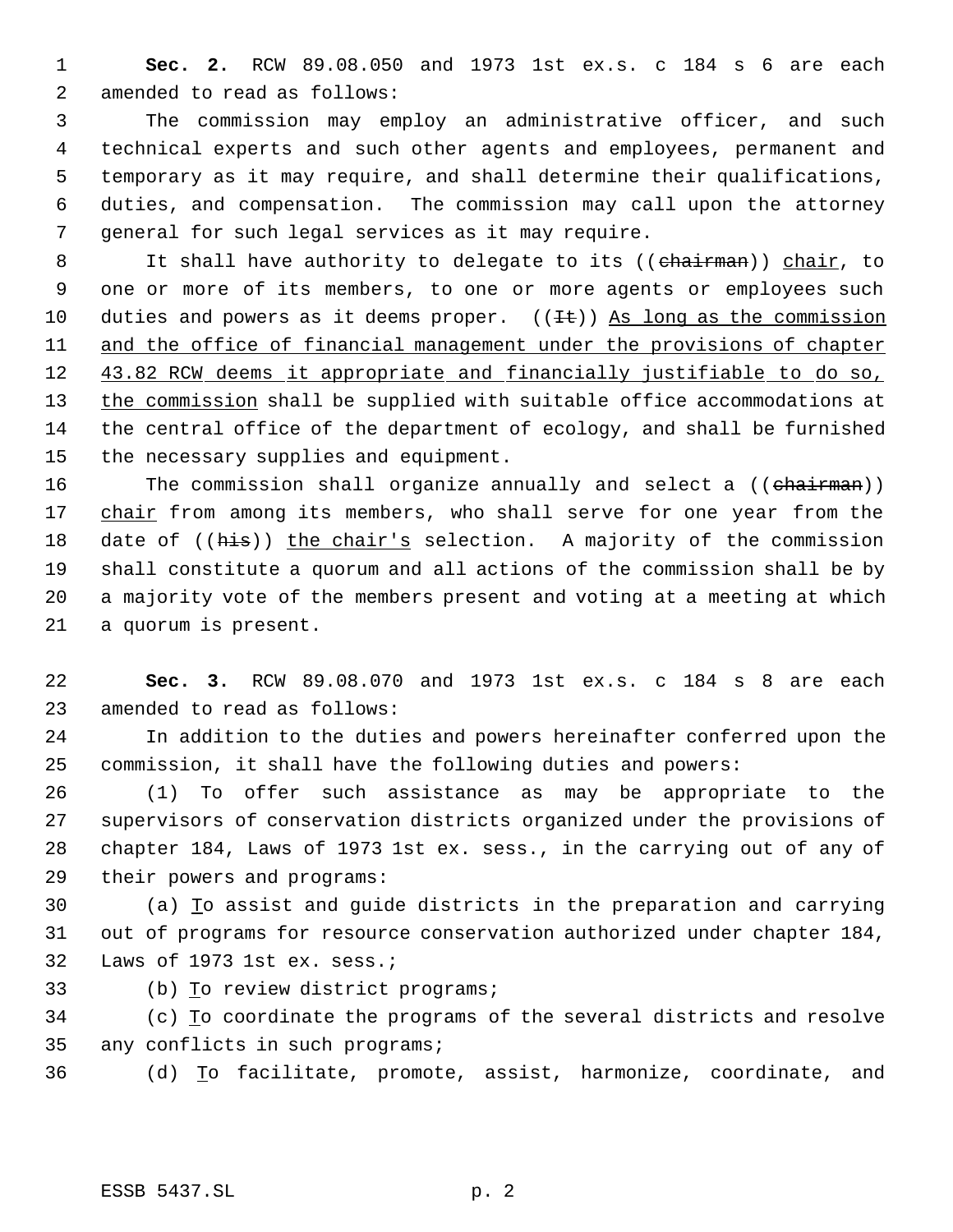guide the resource conservation programs and activities of districts as they relate to other special purpose districts, counties, and other public agencies.

 (2) To keep the supervisors of each of the several conservation districts organized under the provisions of chapter 184, Laws of 1973 1st ex. sess. informed of the activities and experience of all other districts organized hereunder, and to facilitate an interchange of advice and experience between such districts and cooperation between them.

 (3) To review agreements, or forms of agreements, proposed to be entered into by districts with other districts or with any state, federal, interstate, or other public or private agency, organization, or individual, and advise the districts concerning such agreements or forms of agreements.

 (4) To secure the cooperation and assistance of the United States and any of its agencies, and of agencies of this state in the work of such districts.

 (5) To recommend the inclusion in annual and longer term budgets and appropriation legislation of the state of Washington of funds necessary for appropriation by the legislature to finance the activities of the commission and the conservation districts; to administer the provisions of any law hereinafter enacted by the legislature appropriating funds for expenditure in connection with the activities of conservation districts; to distribute to conservation districts funds, equipment, supplies and services received by the commission for that purpose from any source, subject to such conditions as shall be made applicable thereto in any state or federal statute or local ordinance making available such funds, property or services; to 29 ((issue requiations)) adopt rules establishing quidelines and suitable controls to govern the use by conservation districts of such funds, property and services; and to review all budgets, administrative procedures and operations of such districts and advise the districts 33 concerning their conformance with applicable laws and ((regulations)) rules.

 (6) To encourage the cooperation and collaboration of state, federal, regional, interstate and local public and private agencies with the conservation districts, and facilitate arrangements under which the conservation districts may serve county governing bodies and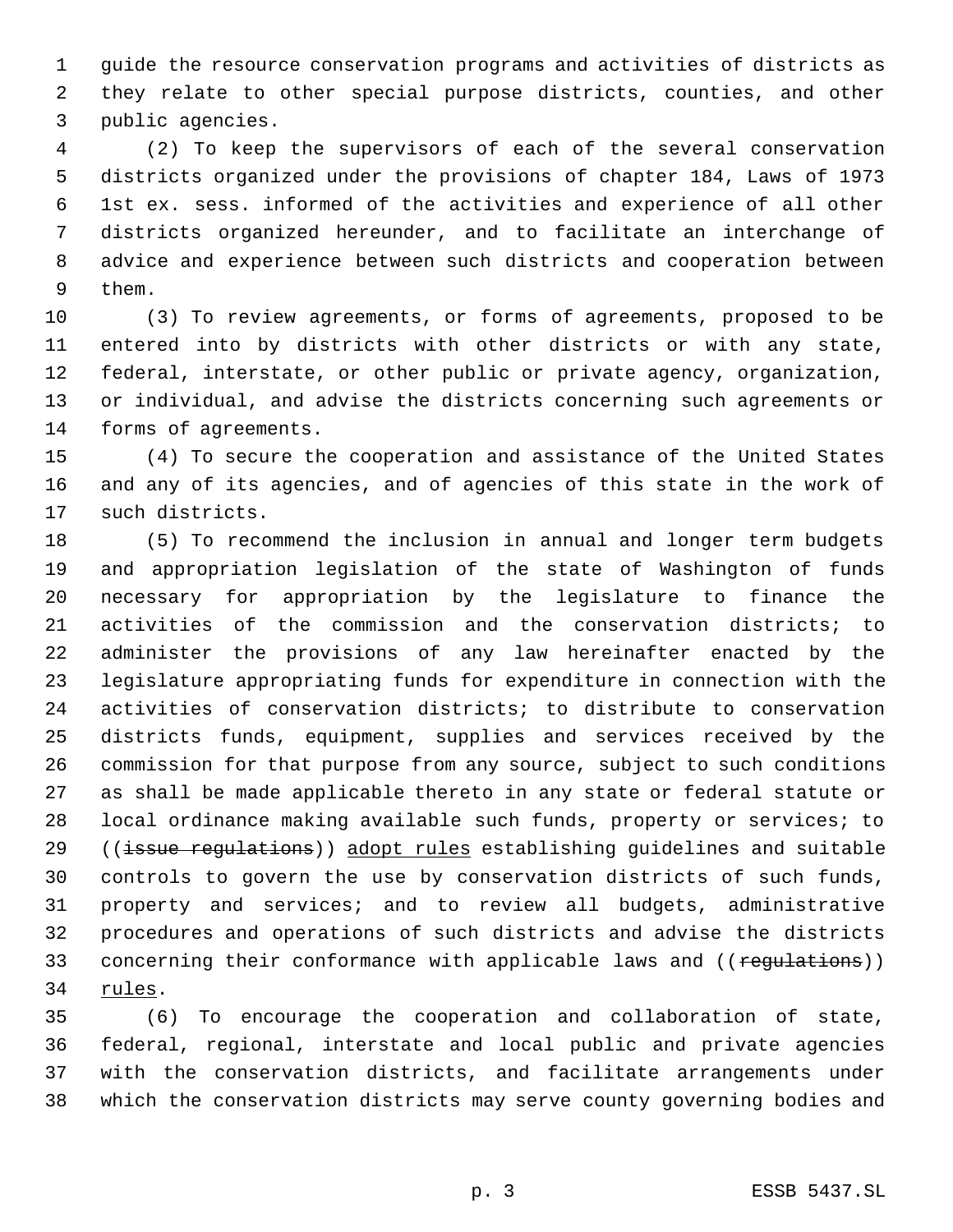other agencies as their local operating agencies in the administration of any activity concerned with the conservation of renewable natural resources.

 (7) To disseminate information throughout the state concerning the activities and programs of the conservation districts organized hereunder, and to encourage the formation of such districts in areas where their organization is desirable; to make available information concerning the needs and the work of the conservation district and the commission to the governor, the legislature, executive agencies of the government of this state, political subdivisions of this state, cooperating federal agencies, and the general public.

 (8) Pursuant to procedures developed mutually by the commission and other state and local agencies that are authorized to plan or administer activities significantly affecting the conservation of renewable natural resources, to receive from such agencies for review and comment suitable descriptions of their plans, programs and activities for purposes of coordination with district conservation programs; to arrange for and participate in conferences necessary to avoid conflict among such plans and programs, to call attention to omissions, and to avoid duplication of effort.

 (9) To compile information and make studies, summaries and analysis of district programs in relation to each other and to other resource conservation programs on a statewide basis.

 (10) To assist conservation districts in obtaining legal services from state and local legal officers.

 (11) To require annual reports from conservation districts, the form and content of which shall be developed by the commission.

28 (12) To establish by ((regulations)) rule, with the assistance and advice of the state auditor's office, adequate and reasonably uniform accounting and auditing procedures which shall be used by conservation districts.

 (13) To seek and accept grants from any source, public or private, to fulfill the purposes of the agency. The commission may also accept gifts or endowments that are made from time to time, in trust or 35 otherwise, including real and personal property, for the use and benefit consistent with the purposes of this chapter.

37 (14) To conduct conferences, seminars, and training sessions consistent with the purposes of this chapter, and may accept grants,